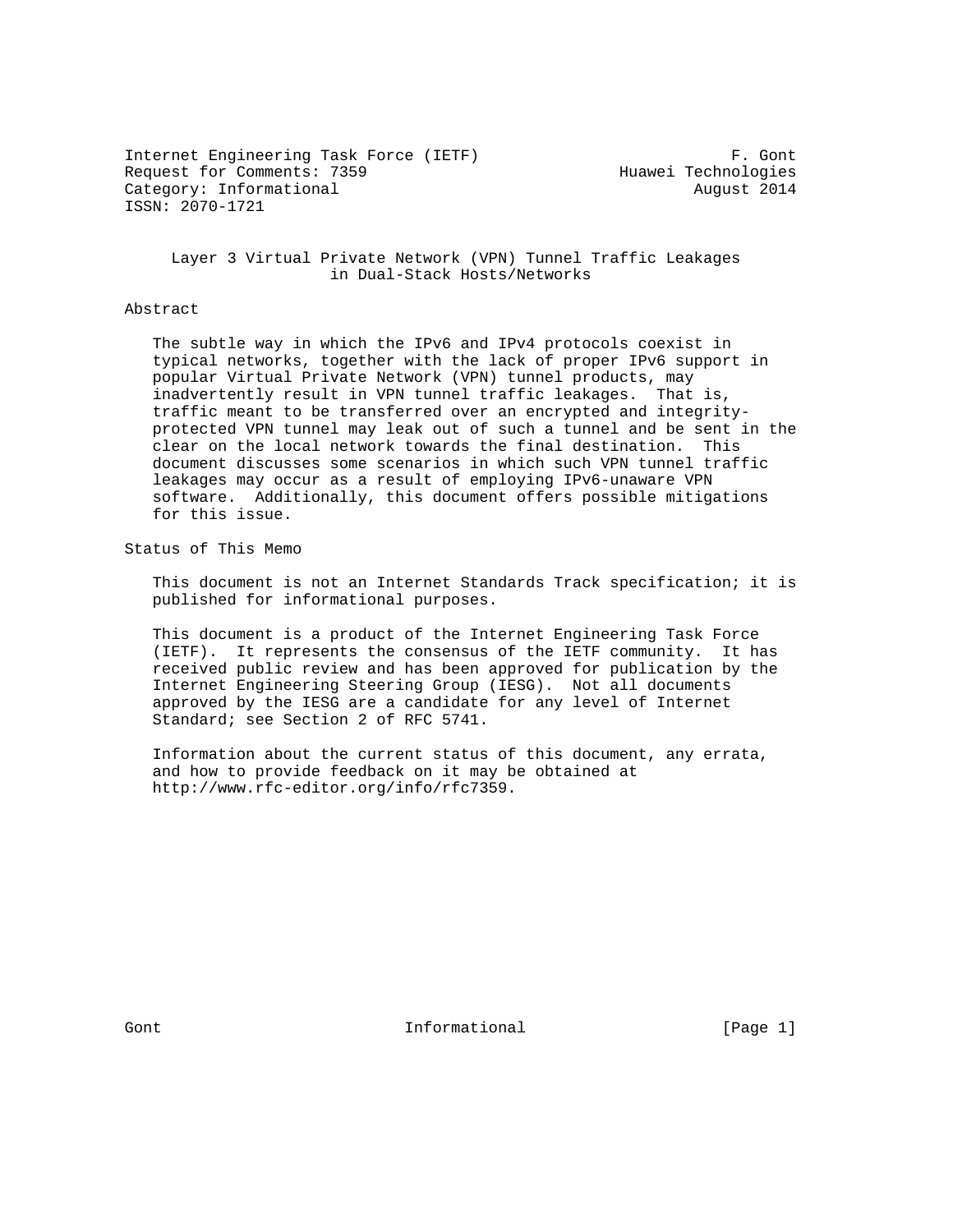# IESG Note

 This document describes a problem of information leakage in VPN software and attributes that problem to the software's inability to deal with IPv6. We do not think this is an appropriate characterization of the problem. It is true that when a device supports more than one address family, the inability to apply policy to more than one address family on that device is a defect. Despite that, inadvertent or maliciously induced information leakage may also occur due to the existence of any unencrypted interface allowed on the system, including the configuration of split tunnels in the VPN software itself. While there are some attacks that are unique to an IPv6 interface, the sort of information leakage described by this document is a general problem that is not unique to the situation of IPv6-unaware VPN software. We do not think this document sufficiently describes the general issue.

### Copyright Notice

 Copyright (c) 2014 IETF Trust and the persons identified as the document authors. All rights reserved.

 This document is subject to BCP 78 and the IETF Trust's Legal Provisions Relating to IETF Documents (http://trustee.ietf.org/license-info) in effect on the date of publication of this document. Please review these documents carefully, as they describe your rights and restrictions with respect to this document. Code Components extracted from this document must include Simplified BSD License text as described in Section 4.e of the Trust Legal Provisions and are provided without warranty as described in the Simplified BSD License.

Gont **Informational Informational** [Page 2]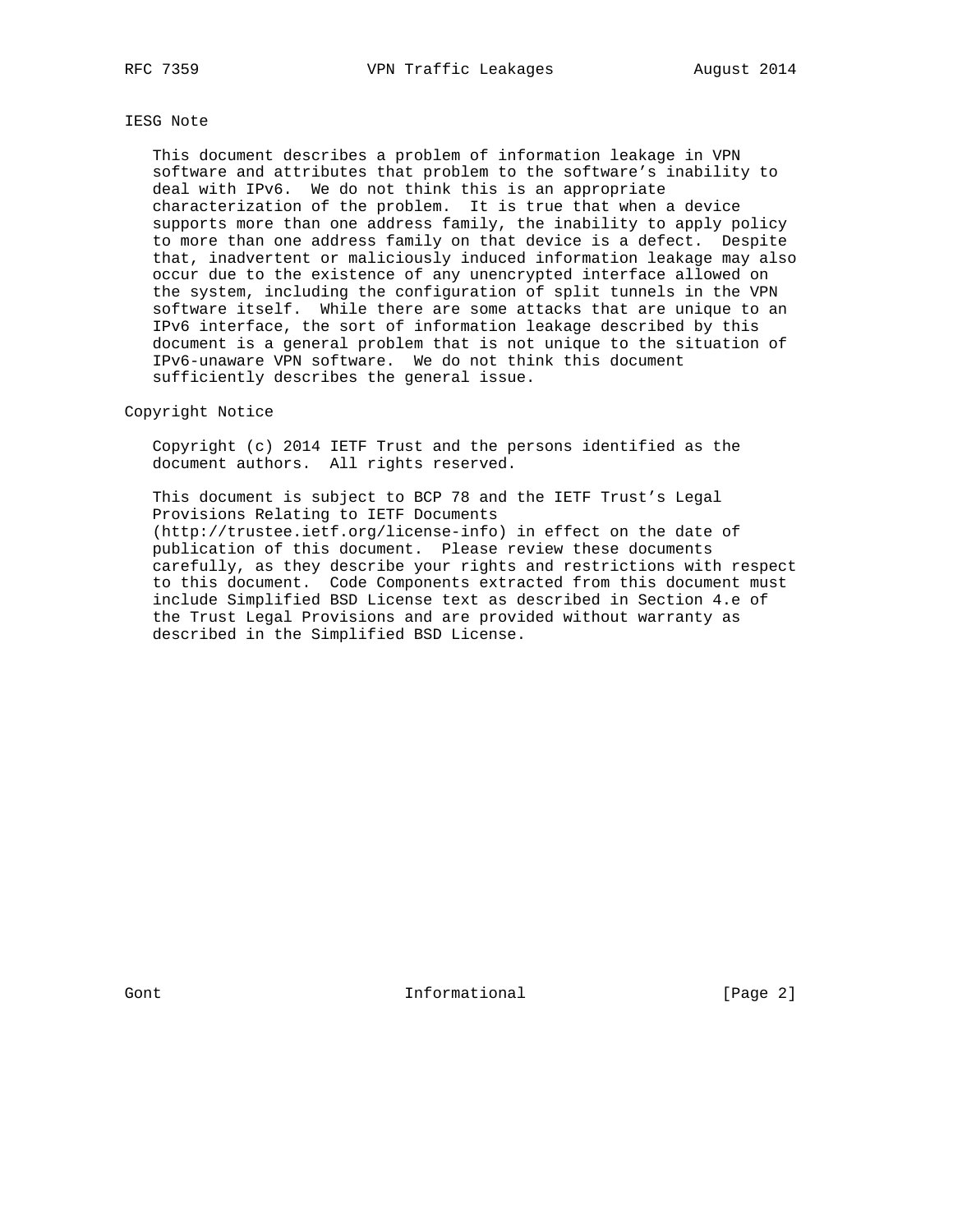Table of Contents

| 2.             |                                                              | 4              |
|----------------|--------------------------------------------------------------|----------------|
| $\mathcal{E}$  |                                                              | 5              |
| 4 <sub>1</sub> | Virtual Private Networks in IPv4/IPv6 Dual-Stack             |                |
|                |                                                              | 6              |
| 5 <sub>1</sub> | Inadvertent VPN Tunnel Traffic Leakages in Legitimate        |                |
|                |                                                              |                |
|                | 6. VPN Tunnel Traffic Leakage Attacks                        | 7              |
|                | 7. Mitigations to VPN Tunnel Traffic Leakage Vulnerabilities | 8              |
|                | 7.1. Fixing VPN Client Software                              | 8 <sup>8</sup> |
|                | 7.2. Operational Mitigations                                 | 10             |
|                |                                                              | 10             |
| 9.             |                                                              | 10             |
|                |                                                              | 10             |
|                | 10.1. Normative References                                   | 10             |
|                | 10.2. Informative References                                 | 11             |

### 1. Introduction

 It is a very common practice for users to employ VPN software when employing a public (and possibly rogue) local network. This is typically done not only to gain access to remote resources that may not otherwise be accessible from the public Internet, but also to secure the host's traffic against attackers that might be connected to the same local network as the victim host. The latter case constitutes the problem space of this document. Indeed, it is sometimes assumed that employing a VPN tunnel makes the use of insecure protocols (e.g., that transfer sensitive information in the clear) acceptable, as a VPN tunnel provides security services (such as data integrity and/or confidentiality) for all communications made over it. However, this document illustrates that under certain circumstances, some traffic might not be mapped onto the VPN tunnel and thus might be sent in the clear on the local network.

 Many VPN products that are typically employed for the aforementioned VPN tunnels only support the IPv4 protocol: that is, they perform the necessary actions such that IPv4 traffic is sent over the VPN tunnel, but they do nothing to secure IPv6 traffic originated from (or being received at) the host employing the VPN client. However, the hosts themselves are typically dual-stacked: they support (and enable by default) both IPv4 and IPv6 (even if such IPv6 connectivity is simply "dormant" when they connect to IPv4-only networks). When the IPv6 connectivity of such hosts is enabled, they may end up employing an IPv6-unaware VPN client in a dual-stack network. This may have "unexpected" consequences, as explained below.

Gont [Page 3]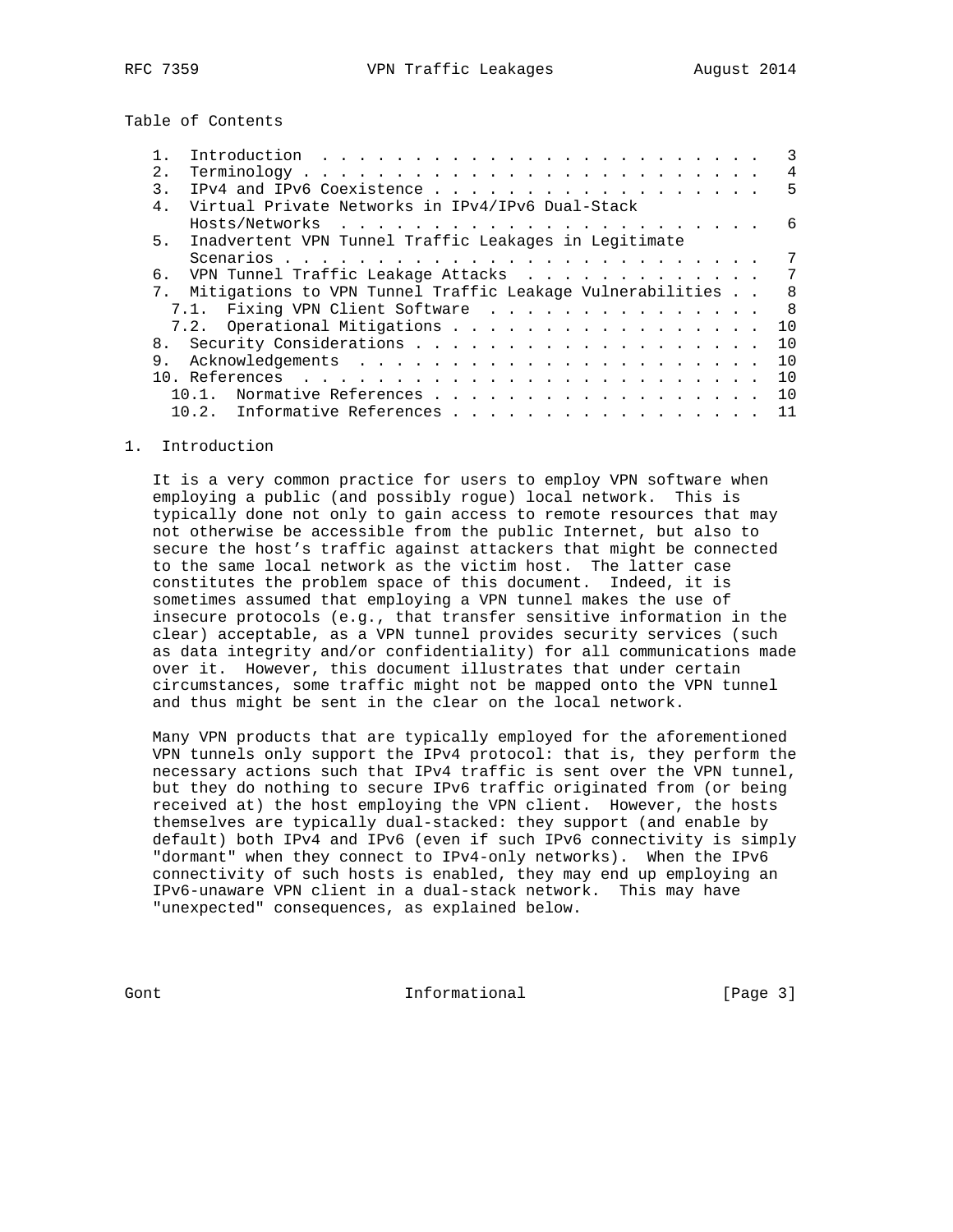The subtle way in which the IPv4 and IPv6 protocols interact and coexist in dual-stacked networks might, either inadvertently or as a result of a deliberate attack, result in VPN tunnel traffic leakages -- that is, traffic meant to be transferred over a VPN tunnel could leak out of the VPN tunnel and be transmitted in the clear from the local network to the final destination, without employing the VPN services at all.

 Since this issue is specific to VPN solutions that route Layer 3 traffic, it is applicable to the following types of VPN technologies:

- o IPsec-based VPN tunnels
- o SSL/TLS VPN tunnels

 NOTE: see Section 2 for a definition and description of these terms.

 Section 2 clarifies the terminology employed throughout this document. Section 3 provides some background about IPv6 and IPv4 coexistence, summarizing how IPv6 and IPv4 interact on a typical dual-stacked network. Section 4 describes the underlying problem that leads to the aforementioned VPN traffic leakages. Section 5 describes legitimate scenarios in which such traffic leakages might occur, while Section 6 describes how VPN traffic leakages can be triggered by deliberate attacks. Finally, Section 7 discusses possible mitigations for the aforementioned issue.

2. Terminology

 When employing the term "Virtual Private Network tunnel" (or "VPN tunnel"), this document refers to VPN tunnels based on IPsec or SSL/ TLS, where Layer 3 packets are encapsulated and sent from a client to a middlebox, to access multiple network services (possibly employing different transport and/or application protocols).

 IPsec-based VPN tunnels simply employ IPsec in tunnel mode to encapsulate and transfer Layer 3 packets over the VPN tunnel. On the other hand, the term "SSL/TLS-based VPN tunnels" warrants a clarification, since two different technologies are usually referred to as "SSL/TLS VPN":

SSL/TLS VPN tunnel:

 A technology that encapsulates traffic from a client to a middlebox. In essence, an SSL/TLS VPN tunnel acts just like an IPsec-based tunnel, but instead employs SSL/TLS for encryption and some proprietary/unspecified mechanism for encapsulation and routing.

Gont **Informational Informational** [Page 4]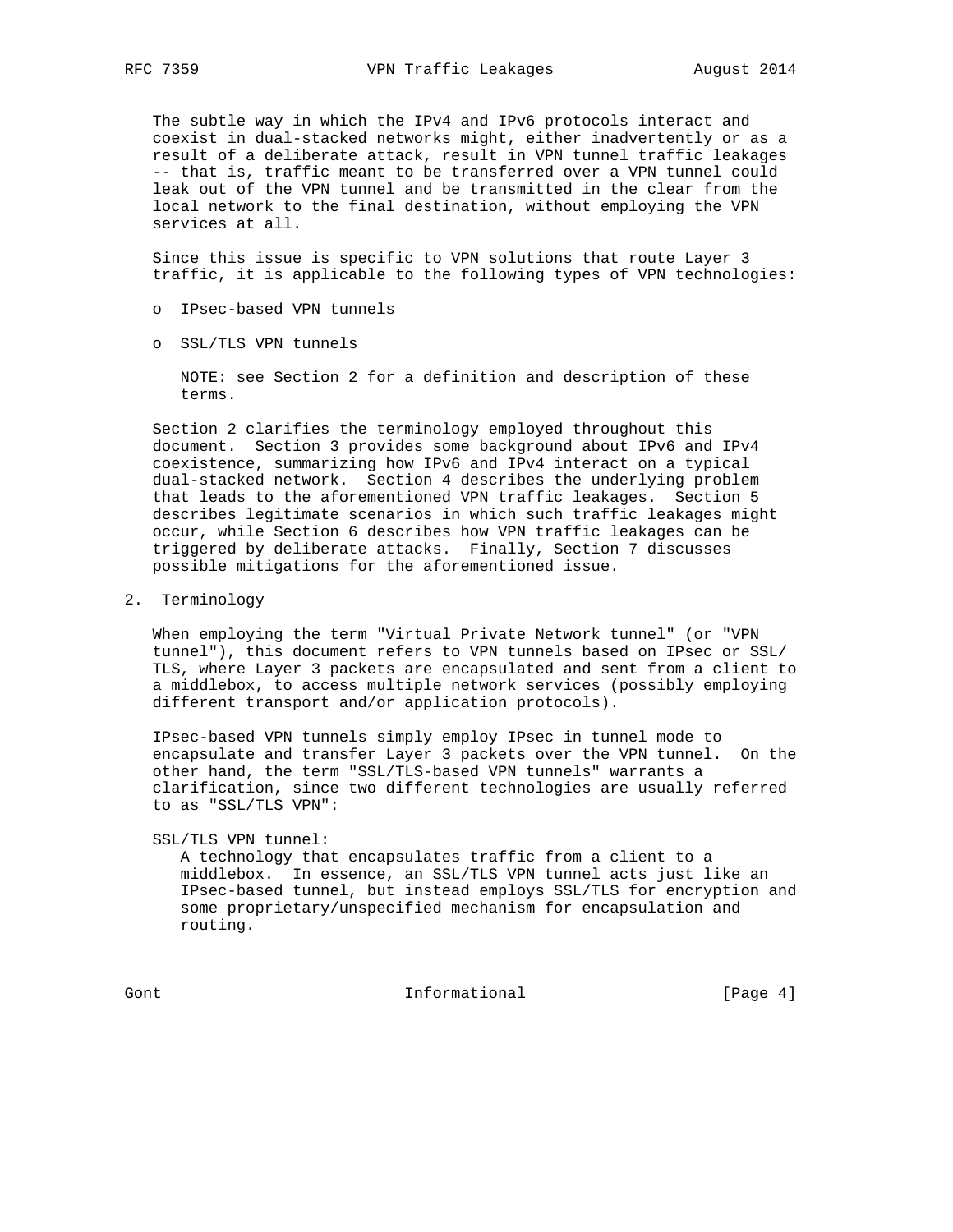#### SSL/TLS VPN portal:

 A front-end provided by the middlebox to add security to a normally unsecured site. An SSL/TLS VPN portal is typically application specific, wrapping the specific protocol, such as HTTP, to provide access to specific services on a network. In such a case, the SSL/TLS VPN portal would be accessed just like any HTTPS URL. SSL/TLS VPN portals are used when one wants to restrict access and only provide remote users to very specific services on the network. SSL/TLS VPN portals do not require an agent, and the policy is typically more liberal from organizations allowing access from anywhere via this access method. All other traffic on the system may be routed directly to the destination, whether it is IPv4, IPv6, or even other service level (HTTP) destination addresses.

 Our document focuses on Layer 3 VPNs that employ IPsec-based or SSL/ TLS-based tunnels, and excludes the so-called SSL/TLS VPN portals. Both IPsec-based and SSL/TLS-based VPN tunnels are designed to route Layer 3 traffic via the VPN tunnel through to the VPN tunnel server. Typically, these solutions are agent based, meaning that software is required on the client endpoint to establish the VPN tunnel and manage access control or routing rules. This provides an opportunity for controls to be managed through that application as well as on the client endpoint.

 NOTE: Further discussion of SSL-based VPNs can be found in [SSL-VPNs].

 We note that, in addition to the general case of "send all traffic through the VPN", this document considers the so-called "split tunnel" case, where some subset of the traffic is sent through the VPN, while other traffic is sent to its intended destination with a direct routing path (i.e., without employing the VPN tunnel). We note that many organizations will prevent split-tunneling in their VPN configurations if they would like to make sure the users data goes through a gateway with protections (malware detection, URL filtering, etc.), but others are more interested in performance of the user's access or the ability for researchers to have options to access sites they may not be able to through the gateway.

3. IPv4 and IPv6 Coexistence

 The coexistence of the IPv4 and IPv6 protocols has a number of interesting and subtle aspects that may have "surprising" consequences. While IPv6 is not backwards-compatible with IPv4, the two protocols are "glued" together by the Domain Name System (DNS).

Gont [Page 5]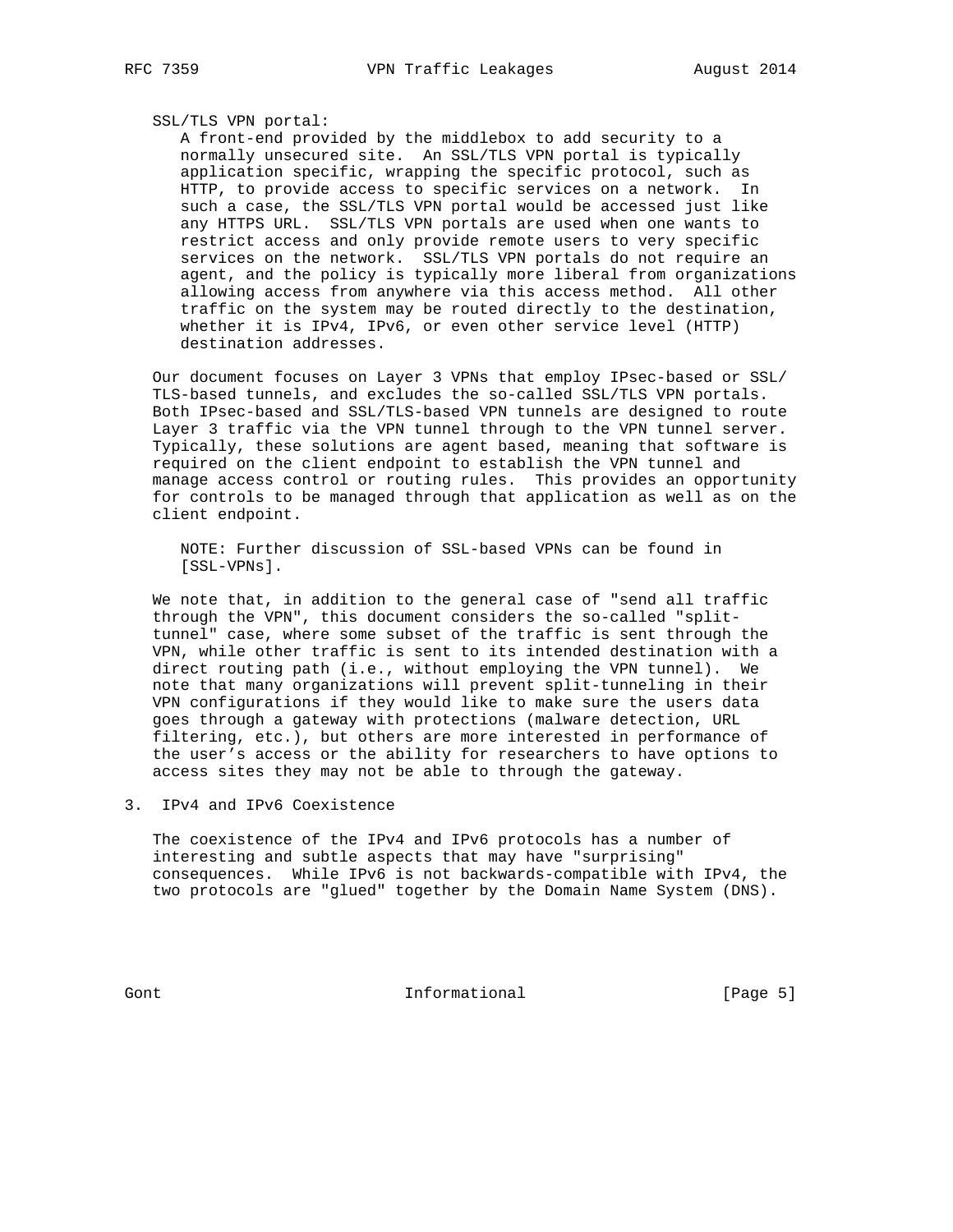For example, consider a site (say, www.example.com) that has both IPv4 and IPv6 support. The corresponding domain name (www.example.com, in our case) will contain both A and AAAA DNS resource records (RRs). Each A record will contain one IPv4 address, while each AAAA record will contain one IPv6 address -- and there might be more than one instance of each of these record types. Thus, when a dual-stacked client application means to communicate with www.example.com, it can request both A and AAAA records and use any of the available addresses. The preferred address family (IPv4 or IPv6) and the specific address that will be used (assuming more than one address of each family is available) varies from one protocol implementation to another, with many host implementations preferring IPv6 addresses over IPv4 addresses.

 NOTE: [RFC6724] specifies an algorithm for selecting a destination address from a list of IPv6 and IPv4 addresses. [RFC6555] discusses the challenge of selecting the most appropriate destination address, along with a proposed implementation approach that mitigates connection-establishment delays.

 As a result of this "coexistence" between IPv6 and IPv4, when a dual stacked client means to communicate with some other system, the availability of A and AAAA DNS resource records will typically affect which protocol is employed to communicate with that system.

4. Virtual Private Networks in IPv4/IPv6 Dual-Stack Hosts/Networks

 Many VPN tunnel implementations do not support the IPv6 protocol - or, what is worse, they completely ignore IPv6. This typically means that, once a VPN tunnel has been established, the VPN software takes care of the IPv4 connectivity by, e.g., inserting an IPv4 default route that causes all IPv4 traffic to be sent over the VPN tunnel (as opposed to sending the traffic in the clear, employing the local router). However, if IPv6 is not supported (or completely ignored), any packets destined to an IPv6 address will be sent in the clear using the local IPv6 router. That is, the VPN software will do nothing about the IPv6 traffic.

 The underlying reason for which these VPN leakages may occur is that, for dual-stacked systems, it is not possible to secure the communication with another system without securing both protocols (IPv6 and IPv4). Therefore, as long as the traffic for one of these protocols is not secured, there is the potential for VPN traffic leakages.

Gont **Informational Informational** [Page 6]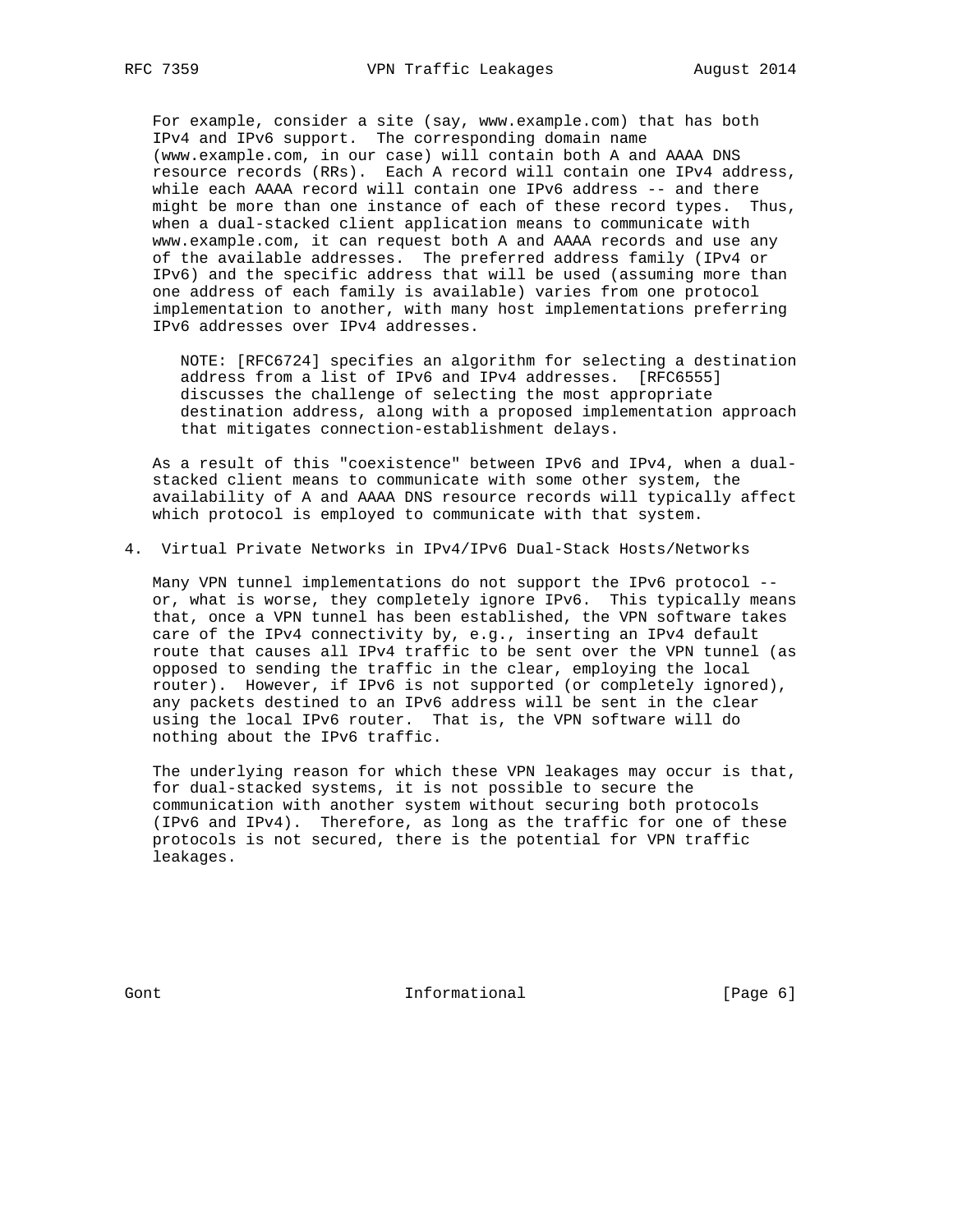5. Inadvertent VPN Tunnel Traffic Leakages in Legitimate Scenarios

 Consider a dual-stacked host that employs IPv4-only VPN software to establish a VPN tunnel with a VPN server, and that said host now connects to a dual-stacked network (that provides both IPv6 and IPv4 connectivity). If some application on the client means to communicate with a dual-stacked destination, the client will typically query both A and AAAA DNS resource records. Since the host will have both IPv4 and IPv6 connectivity, and the intended destination will have both A and AAAA DNS resource records, one of the possible outcomes is that the host will employ IPv6 to communicate with the intended destination. Since the VPN software does not support IPv6, the IPv6 traffic will not employ the VPN tunnel; hence, it will have neither integrity nor confidentiality protection from the source host to the final destination.

 This could inadvertently expose sensitive traffic that was assumed to be secured by the VPN software. In this particular scenario, the resulting VPN tunnel traffic leakage is a side effect of employing IPv6-unaware VPN software in a dual-stacked host/network.

6. VPN Tunnel Traffic Leakage Attacks

 A local attacker could deliberately trigger IPv6 connectivity on the victim host by sending forged ICMPv6 Router Advertisement messages [RFC4861]. Such packets could be sent by employing standard software such as rtadvd [RTADVD], or by employing packet-crafting tools such as SI6 Network's IPv6 Toolkit [SI6-Toolkit] or THC's IPv6 Attack Toolkit [THC-IPv6]. Once IPv6 connectivity has been enabled, communications with dual-stacked systems could result in VPN tunnel traffic leakages, as previously described.

 While this attack may be useful enough (due to the increasing number of IPv6-enabled sites), it will only lead to traffic leakages when the destination system is dual-stacked. However, it is usually trivial for an attacker to trigger such VPN tunnel traffic leakages for any destination system: an attacker could simply advertise himself as the local recursive DNS server by sending forged Router Advertisement messages [RFC4861] that include the corresponding Recursive DNS Server (RDNSS) option [RFC6106], and then perform a DNS spoofing attack such that he can become a "man in the middle" and intercept the corresponding traffic. As with the previous attack scenario, packet-crafting tools such as [SI6-Toolkit] and [THC-IPv6] can readily perform this attack.

Gont **Informational Informational** [Page 7]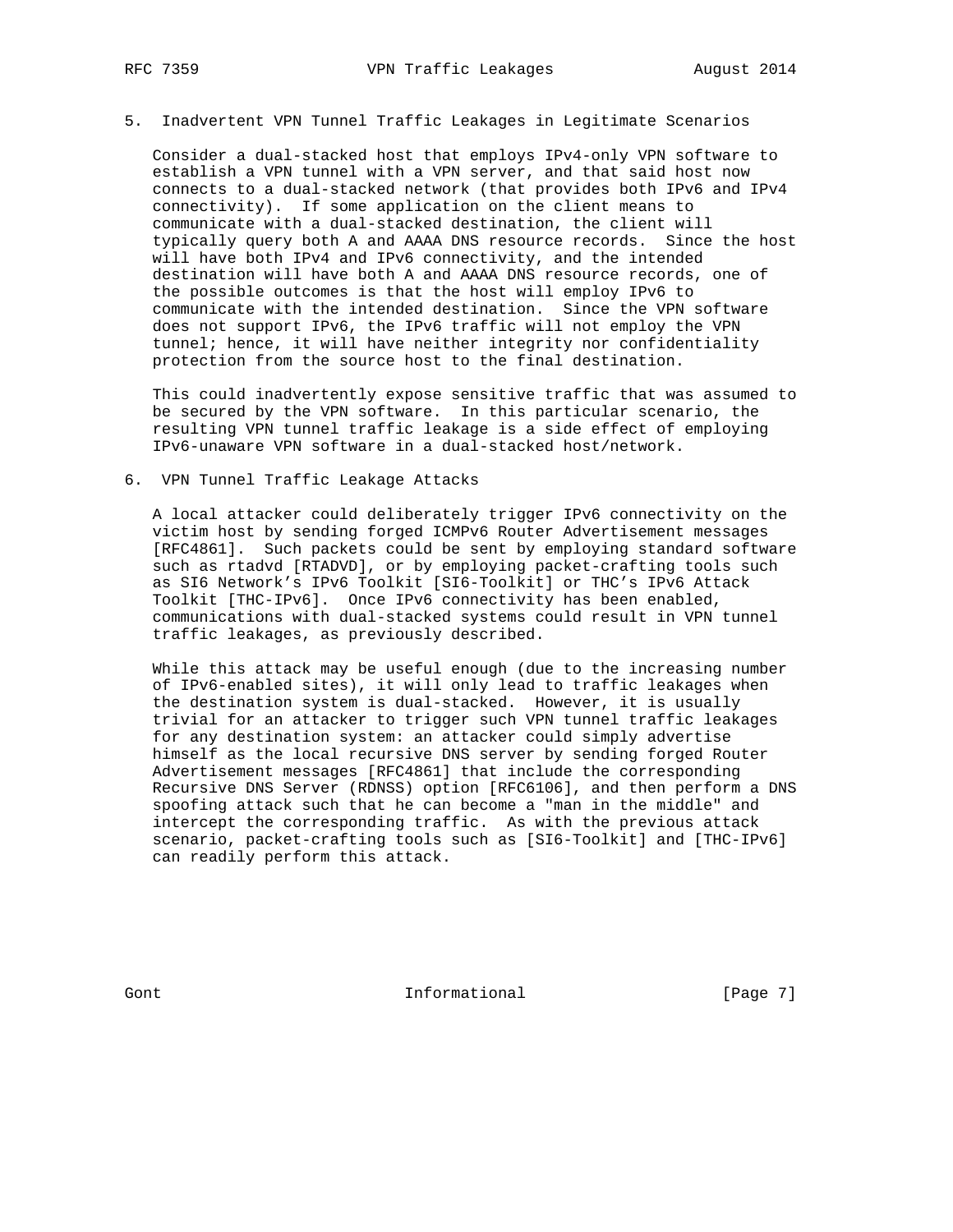NOTE: Some systems are known to prefer IPv6-based recursive DNS servers over IPv4-based ones; hence, the "malicious" recursive DNS servers would be preferred over the legitimate ones advertised by the VPN server.

# 7. Mitigations to VPN Tunnel Traffic Leakage Vulnerabilities

 At the time of this writing, a large number of VPN implementations have not yet addressed the issue of VPN tunnel traffic leakages. Most of these implementations simply ignore IPv6; hence, IPv6 traffic leaks out of the VPN tunnel. Some VPN tunnel implementations handle IPv6, but not properly. For example, they may be able to prevent inadvertent VPN tunnel traffic leakages arising in legitimate dual stack networks, but they may fail to properly handle the myriad of vectors available to an attacker for injecting "more specific routes", such as ICMPv6 Router Advertisement messages with Prefix Information Options and/or Route Information Options, and ICMPv6 Redirect messages.

 Clearly, the issue of VPN tunnel traffic leakages warrants proper IPv6 support in VPN tunnel implementations.

7.1. Fixing VPN Client Software

 There are a number of possible mitigations for the VPN tunnel traffic leakage vulnerability discussed in this document.

 If the VPN client is configured by administrative decision to redirect all IPv4 traffic to the VPN, it should:

 1. If IPv6 is not supported in the VPN software, disable IPv6 support in all network interfaces.

> NOTE: For IPv6-unaware VPN clients, the most simple mitigation would be to disable IPv6 support in all network interface cards when a VPN tunnel is meant to be employed. Thus, applications on the host running the VPN client software will have no other option than to employ IPv4; hence, they will simply not even try to send/process IPv6 traffic. We note that this should only be regarded as a temporary workaround, since the proper mitigation would be to correctly handle IPv6 traffic.

Gont 11 Communicational Theorem Informational (Page 8)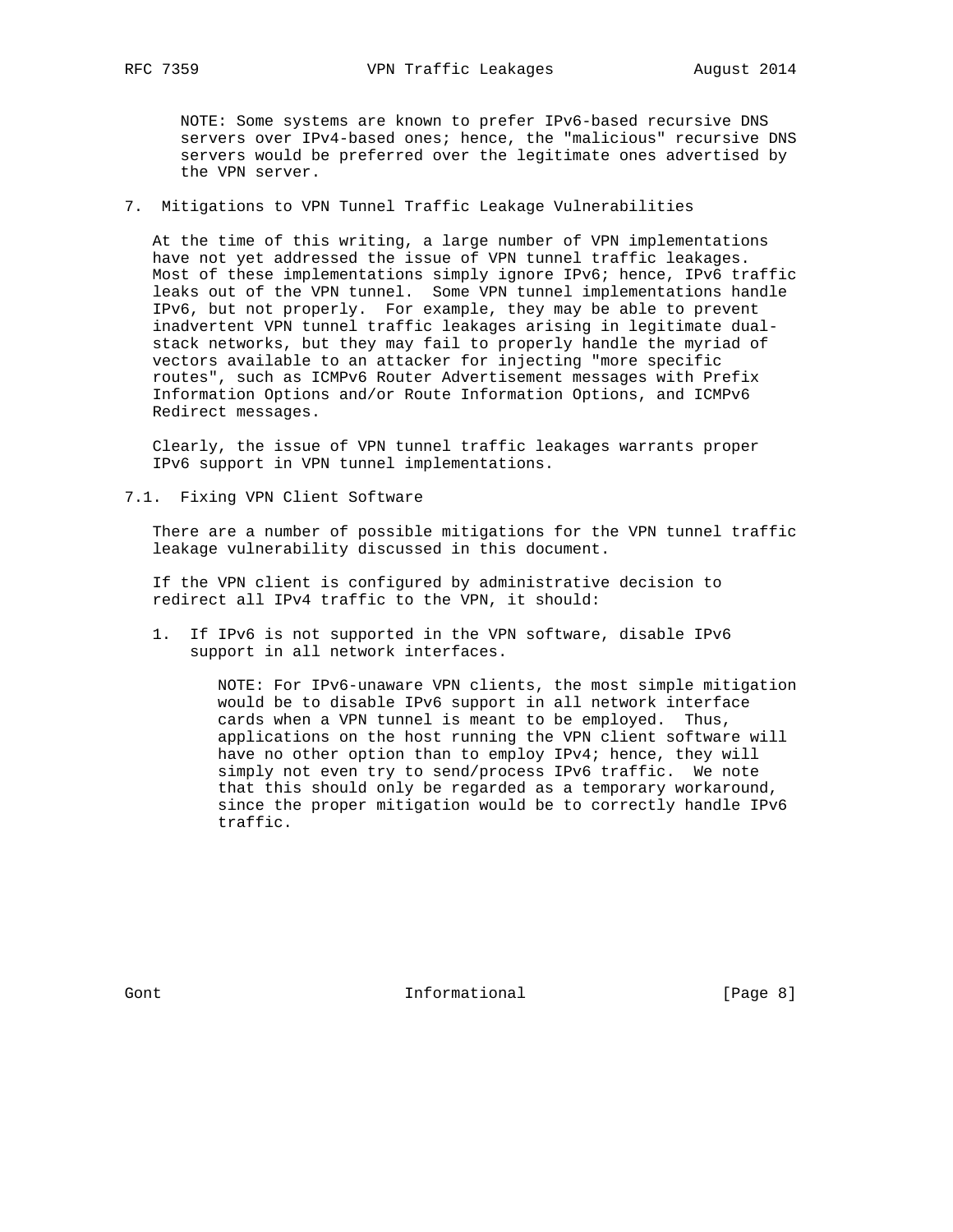2. If IPv6 is supported in the VPN software, ensure that all IPv6 traffic is also sent via the VPN.

> NOTE: This would imply, among other things, properly handling any vectors that might be employed by an attacker to install IPv6 routes at the victim system (such as ICMPv6 Router Advertisement messages with Prefix Information Options or Route information Options [RFC4191], ICMPv6 Redirect messages, etc.). We note that properly handling all the aforementioned vectors may prove to be nontrivial.

 If the VPN client is configured to only send a subset of IPv4 traffic to the VPN tunnel (split-tunnel mode), then:

 1. If the VPN client does not support IPv6, it should disable IPv6 support in all network interfaces.

> NOTE: As noted above, this should only be regarded as a temporary workaround, since the proper mitigation would be to correctly handle IPv6 traffic.

 2. If the VPN client supports IPv6, it is the administrators responsibility to ensure that the correct corresponding sets of IPv4 and IPv6 networks get routed into the VPN tunnel.

> NOTE: As noted above, this would imply, among other things, properly handling any vectors that might be employed by an attacker to install IPv6 routes at the victim system. This may prove to be a nontrivial task.

 A network may prevent local attackers from successfully performing the aforementioned attacks against other local hosts by implementing First-Hop Security solutions such as Router Advertisement Guard (RA-Guard) [RFC6105] and DHCPv6-Shield [DHCPv6-SHIELD]. However, for obvious reasons, a host cannot and should not rely on this type of mitigations when connecting to an open network (cybercafe, etc.).

 NOTE: Besides, popular implementations of RA-Guard are known to be vulnerable to evasion attacks [RFC7113].

 Finally, we note that if (eventually) IPv6-only VPN implementations become available, similar issues to the ones discussed in this document could arise if these IPv6-only VPN implementations do nothing about the IPv4 traffic.

Gont **Informational Informational** [Page 9]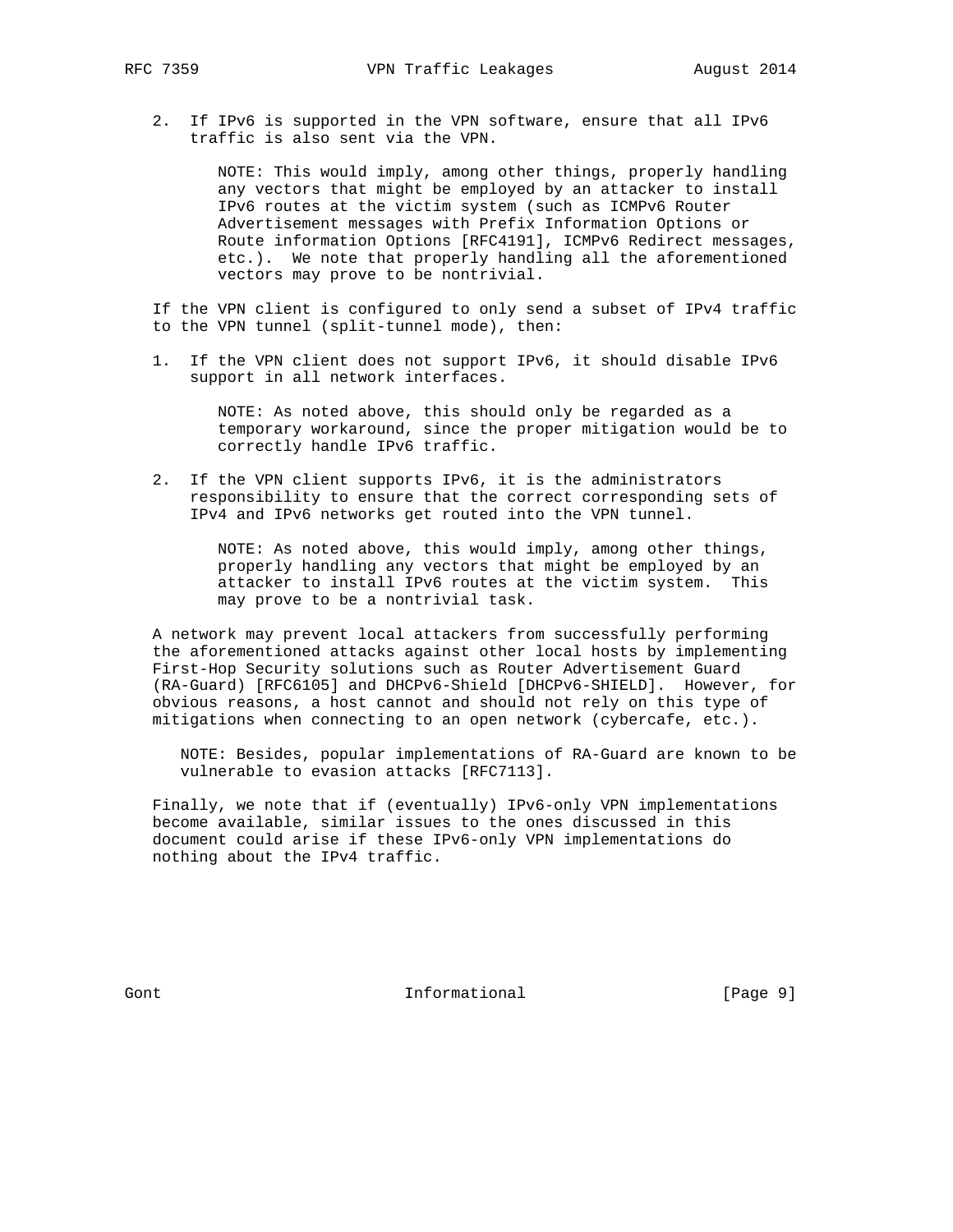### 7.2. Operational Mitigations

 While the desired mitigation for the issues discussed in this document is for VPN clients to be IPv6 aware, we note that in scenarios where this would be unfeasible, an administrator may want to disable IPv6 connectivity on all network interfaces of the node employing the IPv6-unaware VPN client.

# 8. Security Considerations

 This document discusses how traffic meant to be transferred over a VPN tunnel can leak out of such a tunnel and, hence, appear in the clear on the local network. This is the result of employing IPv6-unaware VPN client software on dual-stacked hosts.

 The proper mitigation of this issue is to correctly handle IPv6 traffic in the VPN client software. However, in scenarios in which such a mitigation is unfeasible, an administrator may choose to disable IPv6 connectivity on all network interfaces of the host employing the VPN client.

# 9. Acknowledgements

 The author would like to thank Kathleen Moriarty and Paul Hoffman who contributed text that was readily incorporated into Section 2 of this document.

 The author of this document would like to thank (in alphabetical order) Cameron Byrne, Spencer Dawkins, Gert Doering, Stephen Farrell, Seth Hall, Paul Hoffman, Tor Houghton, Russ Housley, Joel Jaeggli, Alastair Johnson, Merike Kaeo, Panos Kampanakis, Stephen Kent, Henrik Lund Kramshoj, Warren Kumari, Barry Leiba, Kathleen Moriarty, Thomas Osterried, Jim Small, Martin Vigoureux, and Andrew Yourtchenko for providing valuable comments on earlier draft versions of this document.

 The author wishes to express deep and heartfelt gratitude to Enrique Garcia and Vicenta Tejedo, for their precious love and support.

# 10. References

- 10.1. Normative References
	- [RFC4191] Draves, R. and D. Thaler, "Default Router Preferences and More-Specific Routes", RFC 4191, November 2005.

Gont **Informational** [Page 10]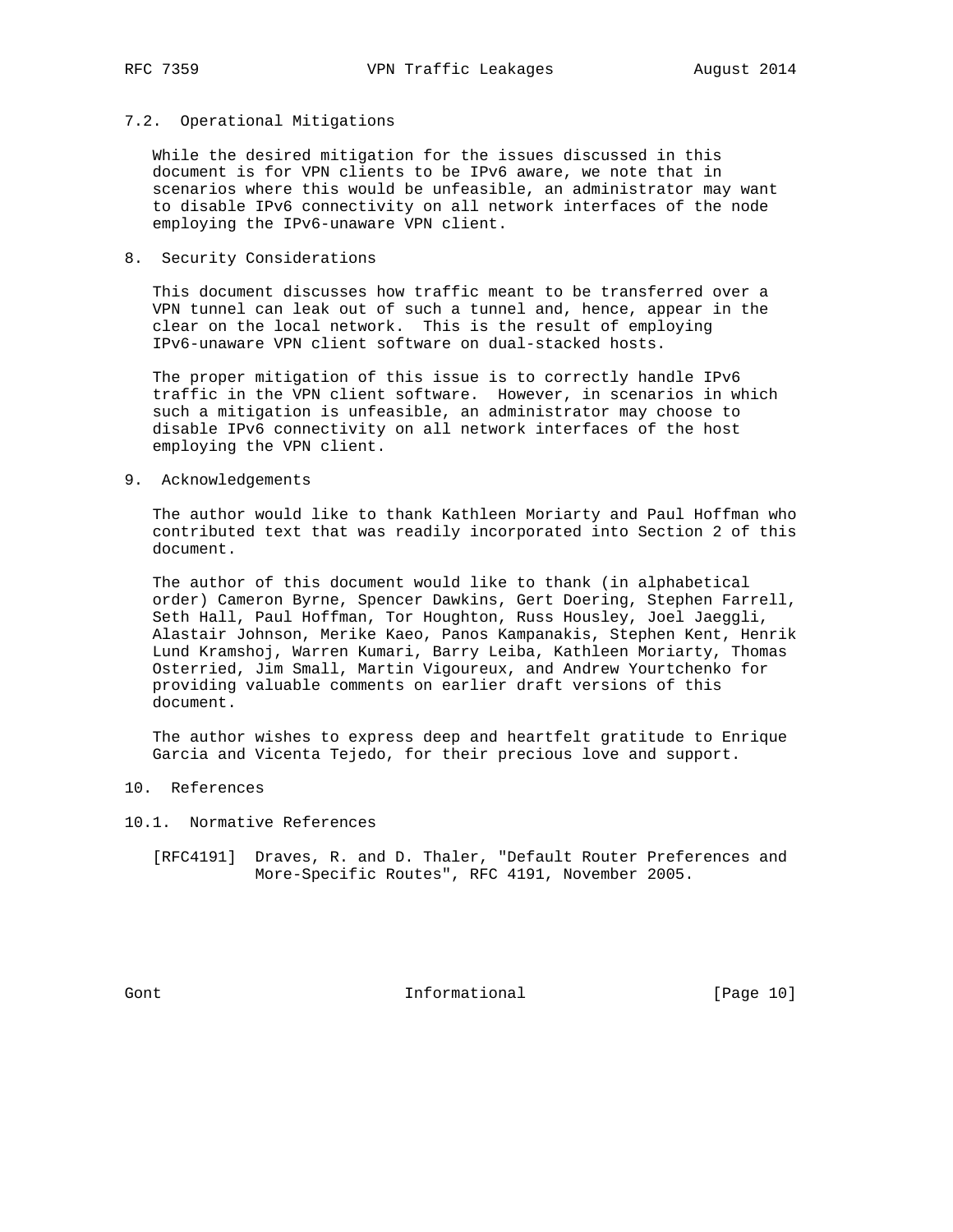- [RFC4861] Narten, T., Nordmark, E., Simpson, W., and H. Soliman, "Neighbor Discovery for IP version 6 (IPv6)", RFC 4861, September 2007.
- [RFC6106] Jeong, J., Park, S., Beloeil, L., and S. Madanapalli, "IPv6 Router Advertisement Options for DNS Configuration", RFC 6106, November 2010.
- [RFC6555] Wing, D. and A. Yourtchenko, "Happy Eyeballs: Success with Dual-Stack Hosts", RFC 6555, April 2012.
- [RFC6724] Thaler, D., Draves, R., Matsumoto, A., and T. Chown, "Default Address Selection for Internet Protocol Version 6 (IPv6)", RFC 6724, September 2012.
- 10.2. Informative References

[DHCPv6-SHIELD]

 Gont, F., Liu, W., and G. Van de Velde, "DHCPv6-Shield: Protecting Against Rogue DHCPv6 Servers", Work in Progress, July 2014.

- [RFC6105] Levy-Abegnoli, E., Van de Velde, G., Popoviciu, C., and J. Mohacsi, "IPv6 Router Advertisement Guard", RFC 6105, February 2011.
- [RFC7113] Gont, F., "Implementation Advice for IPv6 Router Advertisement Guard (RA-Guard)", RFC 7113, February 2014.
- [RTADVD] "rtadvd(8) manual page", <http://www.freebsd.org/cgi/ man.cgi?query=rtadvd&sektion=8>.
- [SI6-Toolkit] SI6 Networks, "SI6 Networks' IPv6 Toolkit", <http://www.si6networks.com/tools/ipv6toolkit>.
- [SSL-VPNs] Hoffman, P., "SSL VPNs: An IETF Perspective", IETF 72, SAAG Meeting, 2008, <http://www.ietf.org/proceedings/72/slides/saag-4.pdf>.
- [THC-IPv6] The Hacker's Choice, "THC-IPV6 attacking the IPV6 protocol suite", <http://www.thc.org/thc-ipv6/>.

Gont **Informational Informational** [Page 11]